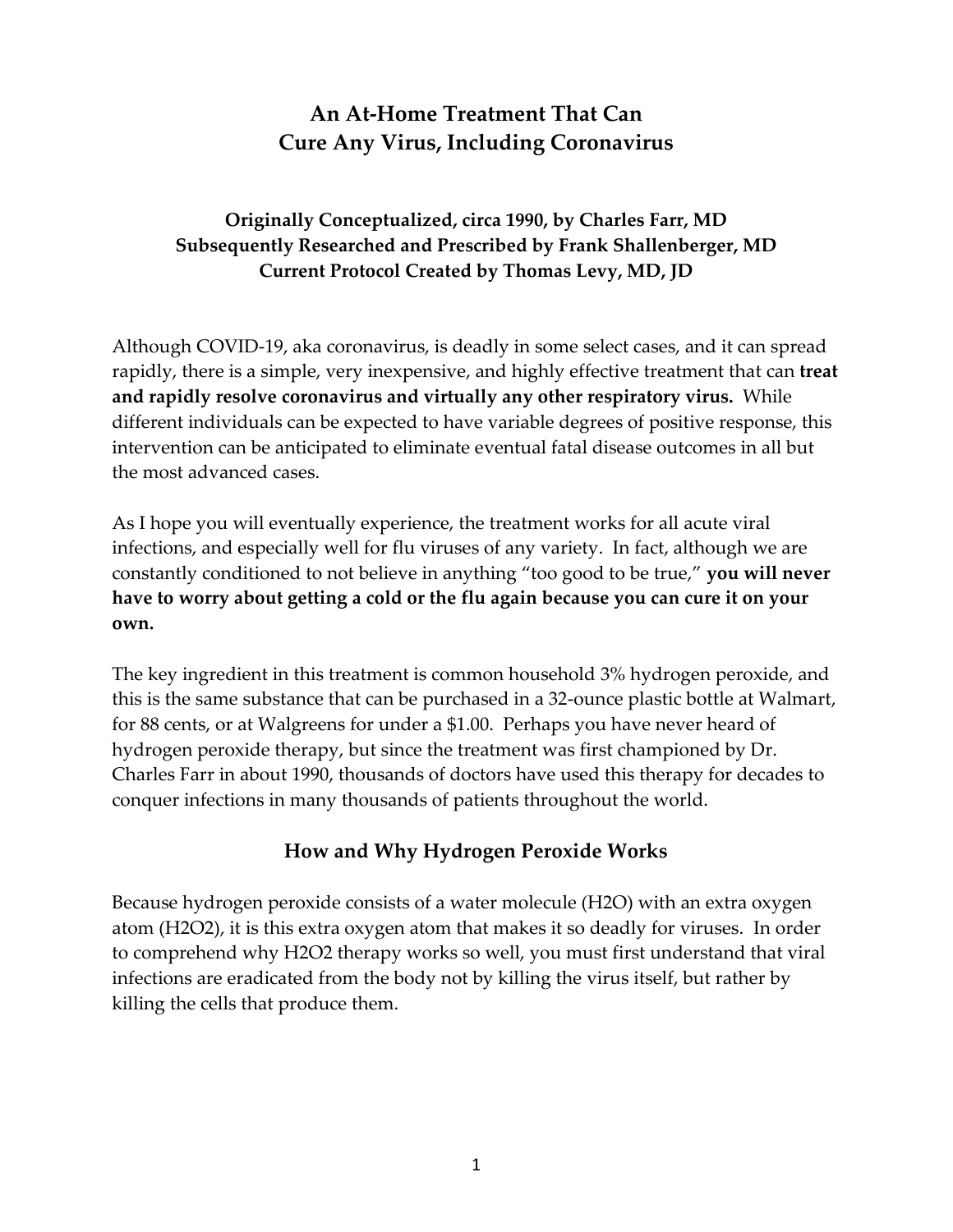Technically, viruses are not alive, and so it is not possible to kill them. But some agents can physically break down the viral structure and render them inactive. Viruses are actually pieces of genetic code that, in and of themselves, can neither survive nor reproduce. Therefore, in order to replicate, viruses need to infect cells, which means that in the interior of cell, a virus uses the cell's own DNA and RNA in order to effectively reproduce. Essentially, therefore, the virus controls an infected cell and uses the cell to manufacture new viruses. Then, the new virus can exit the cell and proceed to infect other cells. As a result, the way to control any viral infection is not to kill the virus; rather, the infected cells that have been turned into viral factories must be killed. This is the role of the extra oxygen atom in hydrogen peroxide.

Under normal circumstances with a healthy immune system, one's immune cells produce their own hydrogen peroxide to kill the infected cells that propagate viruses. When one's immune cells are overwhelmed, such as the case with COVID-19, hydrogen peroxide therapy merely assists the immune cells in doing the job for which they were originally created.

## **One Disadvantage of Dr. Farr's Original H2O2 Therapy**

From a patient and consumer perspective, the single main drawback to Dr. Farr's original therapy is/was that it is primarily an intravenous (IV) therapy. Under most circumstances, this means that you must either administer the IV needle yourself or depend upon another person to assist you. Unfortunately, this is beyond the logistical (and perhaps financial) capacity of most people, and it may be one reason why the original hydrogen peroxide therapy is not more widespread. Nevertheless, it should be realized that the proper intravenous application of hydrogen peroxide exerts a powerful anti-viral and general anti-pathogen effect.

#### **Dr. Shallenberger's Ingenious Use of a Nebulizer**

**The great news** is that there is a safe and simple way to avoid doctors and IV needles. This method developed by Dr. Frank Shallenberger is almost as effective as IV, can be performed at home, and is much less costly than IV.

The treatment is known as **nebulized hydrogen peroxide**, and Dr. Shallenberger began using the technique some years ago when he had a patient who was taking asthma medication that her doctor had been administering in a nebulizer. For those who are unfamiliar, a nebulizer is a device that is able to convert a liquid into tiny, microscopic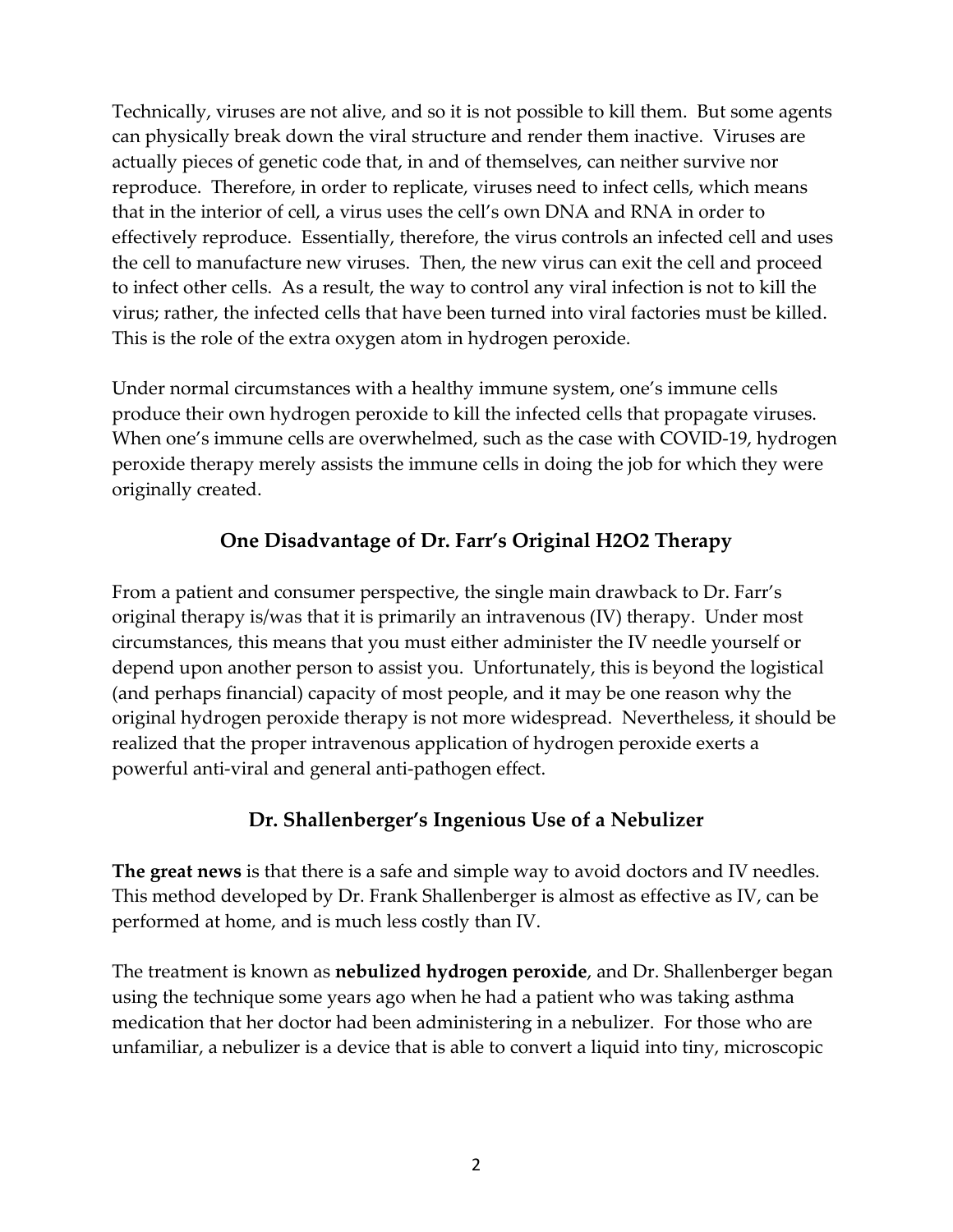bubbles. As a result, these extremely small bubbles, which appear as smoke escaping from the nebulizer, can be inhaled into the deepest regions of the lungs without any discomfort or irritation. Such a device has long been utilized for asthmatics to get medication to open their lungs, but Shallenberger further noticed that nebulizers have a systemic effect, which is delivery far beyond the lungs only. According to one of Dr. Shallenberger's patients, the inhalation of her prescribed drug in the nebulizer was "unbelievably strong," and "affected her entire body."

#### **What Was Taking Place**

It turns out that the tiny bubbles were not only providing medication to the patient's lungs, but the drug was being delivered to her entire body through her lungs. Based on Dr. Farr's prior research, Shallenberger reasoned that perhaps H2O2 could be delivered to the entire body with a nebulizer.

Dr. Shallenberger tried the nebulizer delivery system on himself, and he was delighted to discover that the treatment was extremely easy to administer, very comfortable like breathing extremely pure air, and the treatment was in no way irritating. Shallenberger's first actually ill test subject was his wife who had developed the initial symptoms of flu. She immediately began 10-minute treatments every waking hour, and within 72 hours, (three days), the flu was fully cured. Shallenberger was predictably amazed in that even IV hydrogen peroxide cannot resolve flu in much less time.

Since Mrs. Shallenberger's rapid recovery, Dr. Shallenberger has treated hundreds of cases of colds, flus, sinusitis, and bronchitis all with the same results. Indeed, Shallenberger has discovered that nebulizer treatments actually have an advantage over the IV therapy. Not only is the hydrogen peroxide disseminated into the entire body through the lungs, it is also going directly to the areas of the body that are most affected by viruses: the sinuses, throat, bronchial tract, and lungs. This is especially important since colds and flu viruses replicate to very high titers in these areas, serving to supply a continuous feed of virus to the rest of the body. Effective hydrogen peroxide nebulization quite literally, "chops the head off of the snake," and the virus present elsewhere in the body can then readily be mopped up when the new virus influx has been terminated.

It should be kept in mind that hydrogen peroxide kills all pathogens very readily upon contact in an open wound. It should, therefore, be understandable why putting a fine mist of hydrogen peroxide in all the areas of maximal viral replication promptly puts the body on a pathway to rapid healing.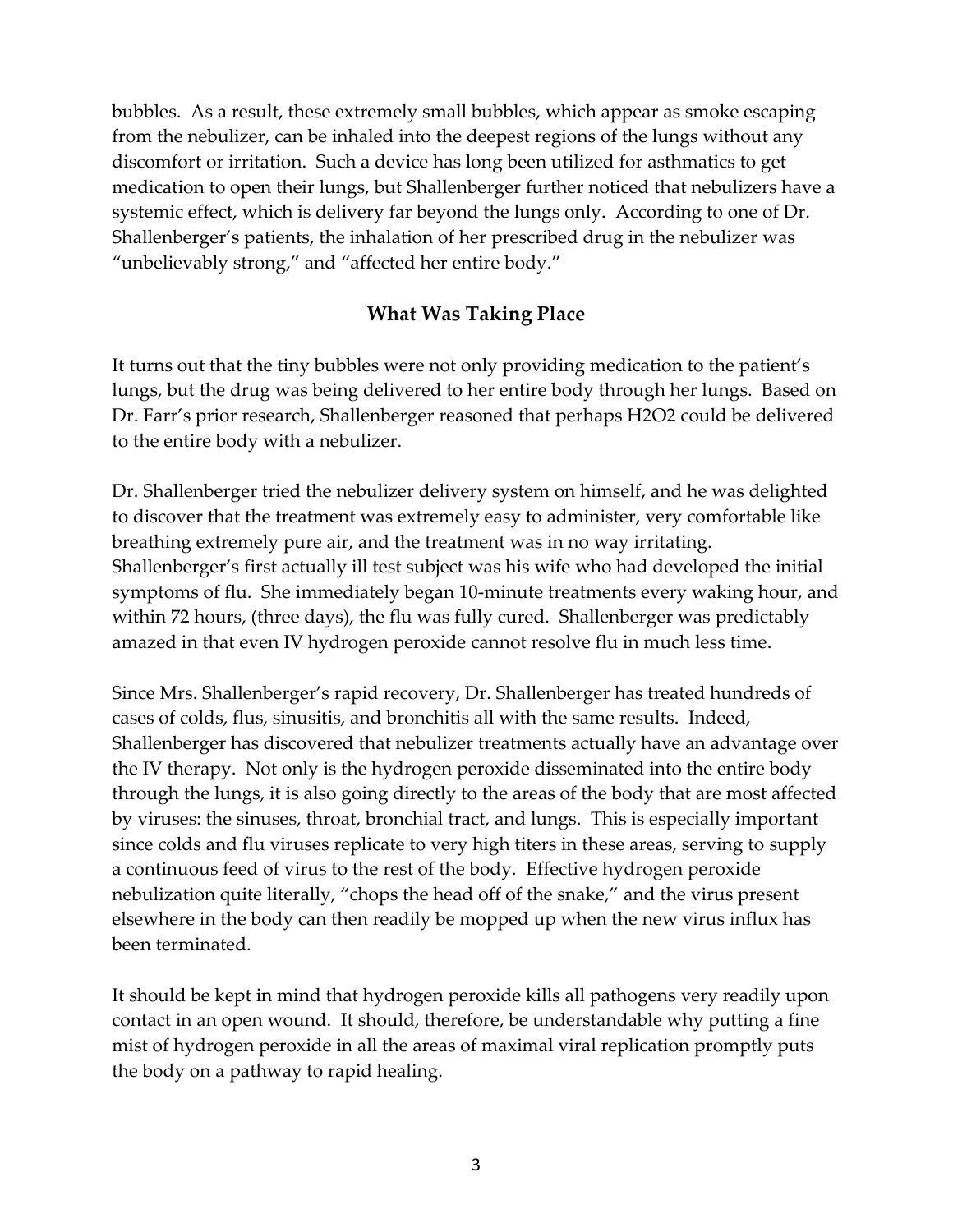# **Dr. Levy's Simple, Inexpensive, and Extremely Effective H2O2 Protocol**

#### **Early Onset and Treatment of Virus**

Regular off-the shelf 3% hydrogen peroxide can be utilized. Preparations of greater pharmacological purity can be obtained if desired.

For most adults, the 3% concentration can be utilized in the nebulization chamber undiluted. This optimizes the degree and rapidity of anti-viral and anti-pathogen effect.

When a runny nose or slightly sore throat is already present, it is recommended that 10 to 15-minute nebulization sessions be undertaken roughly four times daily or until a symptomatic relief is realized. Many individuals report significant improvement only a few hours after the first one or two treatments. But it would be advisable to persist in these treatments several times daily for at least 24 to 48 hours after you feel everything is completely normal in your sinuses, nose, and throat.

For some, the 3% concentration results in too much stinging/burning in the nose. Such individuals can dilute with water until they find their highest tolerable concentration. Nearly everybody can tolerate a 50/50 combination of the 3% hydrogen peroxide and water. However, still lower concentrations can be utilized with clearly beneficial effect.

#### **Prevention/Maintenance**

As it is a completely non-toxic therapy, nebulization can be administered as often as desired. If done on a daily basis at least once, a very positive impact on bowel and gut function will often be realized as killing the chronic pathogen colonization present in most noses and throats stops the 24/7 swallowing of these pathogens and their associated toxins.

If daily prevention is not a practical option, the effectiveness of this treatment is optimized when somebody sneezes in your face or you finally get off of the plane after a trans-Atlantic flight. Don't wait for initial symptoms. Just nebulize at your first opportunity.